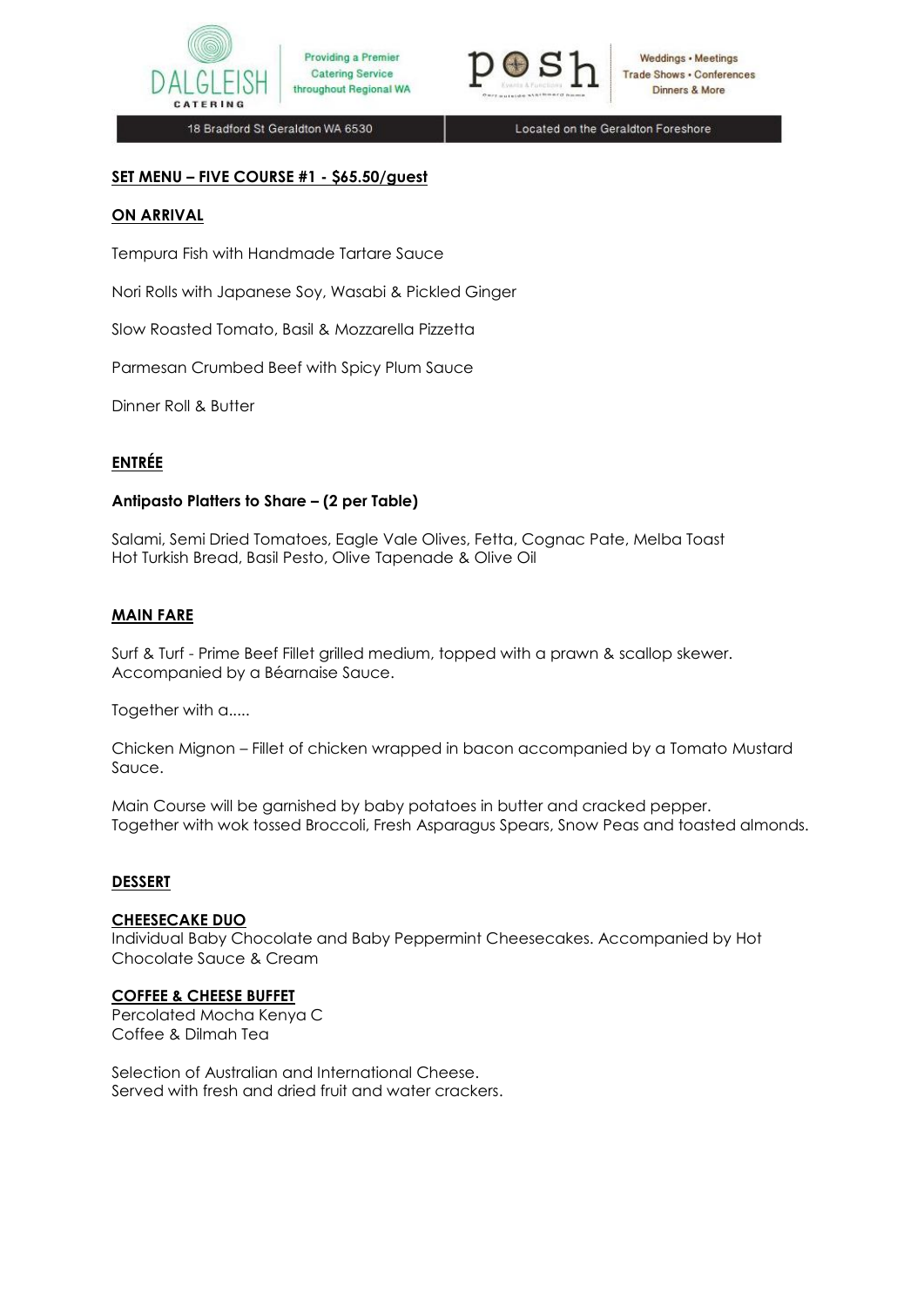

18 Bradford St Geraldton WA 6530

Located on the Geraldton Foreshore

#### **SET MENU – FIVE COURSE #2 - \$60.50/guest**

### **ON ARRIVAL**

Salt & Pepper Fried Prawns & Squid with Lemon Aioli

Providing a Premier

**Catering Service** 

Vegetable Filo Fingers

Lemongrass, Chilli & Coriander Marinated Octopus

Garlic Chicken in Sour Dough Crumbs

Dinner Roll & Butter

# **ENTRÉE**

#### **Handmade Prawn Spring Rolls**

Two giant spring rolls accompanied by Vietnamese Dipping Sauce & a julienne of raw vegetable.

### **MAIN FARE**

Herb Encrusted Two Rib Lamb Rack Served with a Merlot & Fresh Mint Jus

Together with a…

Chicken Parcel Breast of chicken stuffed with fresh asparagus and camembert cheese wrapped in bacon accompanied by a Tomato Mustard Sauce.

Main Course will be garnished by jacket potatoes and a Panache of Steamed Seasonal Vegetables.

### **DESSERT**

### **Mezze Platters to Share – (2 per Table)**

Chocolate Financiers

Tiramisu – In Shot Glass

Profiteroles with Orange Cream & White Chocolate

Mini Individual Wild Berry Cheesecakes

#### **COFFEE BUFFET**

Percolated Mocha Kenya Coffee & Dilmah Tea Florentine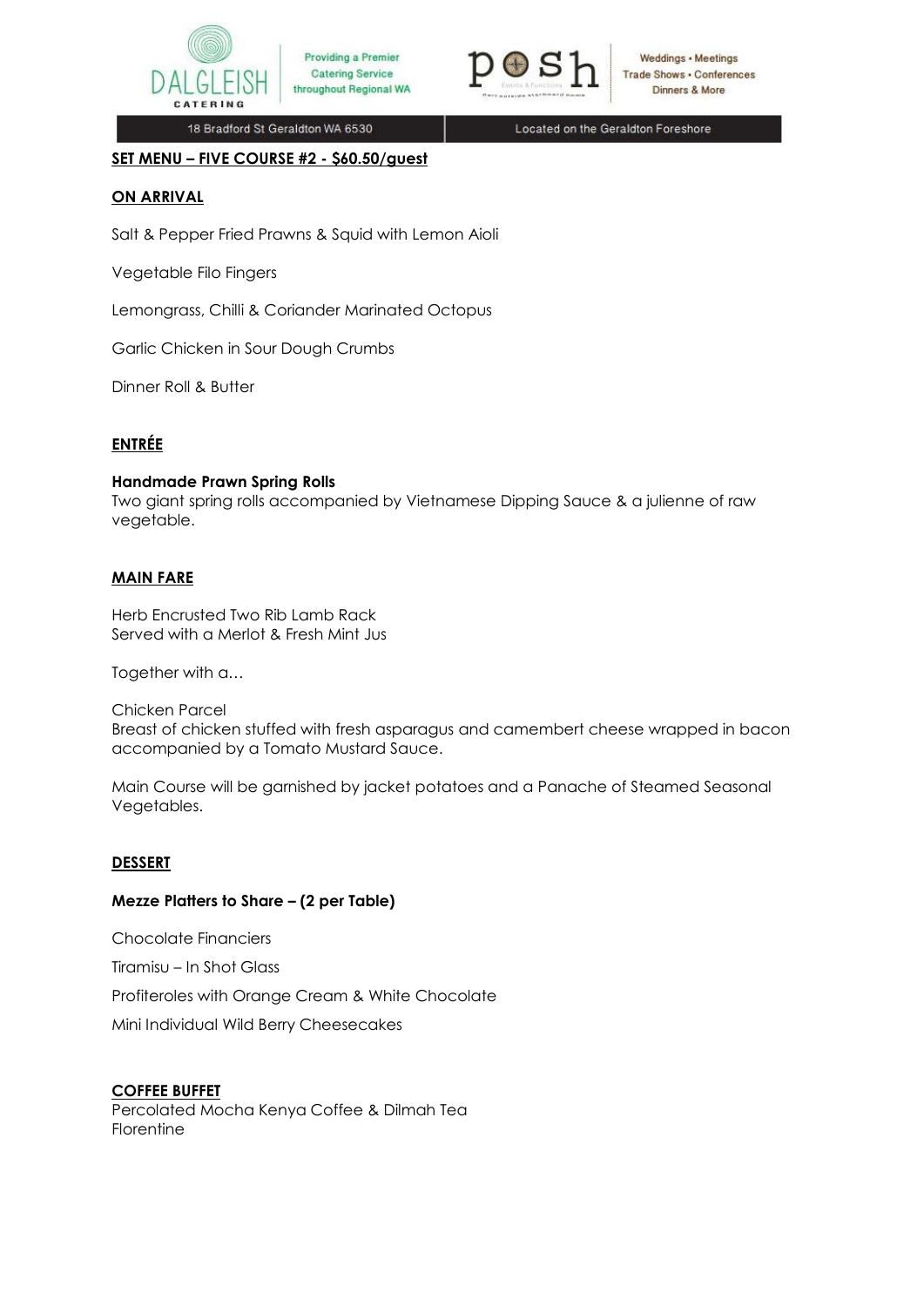

Providing a Premier **Catering Service** throughout Regional WA



Weddings • Meetings **Trade Shows - Conferences** Dinners & More

18 Bradford St Geraldton WA 6530

Located on the Geraldton Foreshore

#### **SET MENU – FIVE COURSE #3 - \$75.00/guest**

# **CANAPES – ON GUEST ARRIVAL**

Slow Roasted Tomato, Basil & Mozzarella Pizzetta

Chicken, Mushroom & Champagne Pies

Vegetarian Spring Rolls & Curry Samosas

Fish Goujons in Cajun Batter

Teriyaki Chicken with Honey & Sesame

Dinner Roll & Butter

### **APPETIZERS**

### **Antipasto Platters – Two Per Table to Share**

Salami, Leg Ham, Semi Dried Tomatoes, Eagle Vale Olives, Feta, Pate, Melba Toast, Turkish Bread, Basil Pesto, Olive Tapenade & Olive Oil

# **ENTRÉE**

Prawn Brochette Plump skewers of prawns (6) grilled with lemon & garlic. Accompanied by a nasi goreng of rice with coriander & chilli dressing.

### **MAIN COURSE**

Fillet Wellington – Prime Beef Fillet topped with mushroom duxelle wrapped in puff pastry and oven baked. Presented with a roasted garlic and horseradish glaze.

&

Chicken Mignon – Fillet of chicken wrapped in bacon accompanied by a Tomato Mustard Sauce.

Main Course to be accompanied by Garlic & Parmesan Mash, Stuffed oven baked Zucchini with Melted Cheddar Cheese & Maple Roasted Carrots

### **DESSERT**

Crème Brulee - Crack the delicious toffee to discover the velvety smooth cream hidden within.

### **COFFEE**

Coffee Buffet - Percolated Mocha- Kenya Coffee/Dilmah Tea Biscotti & Chocolates – Share Per Table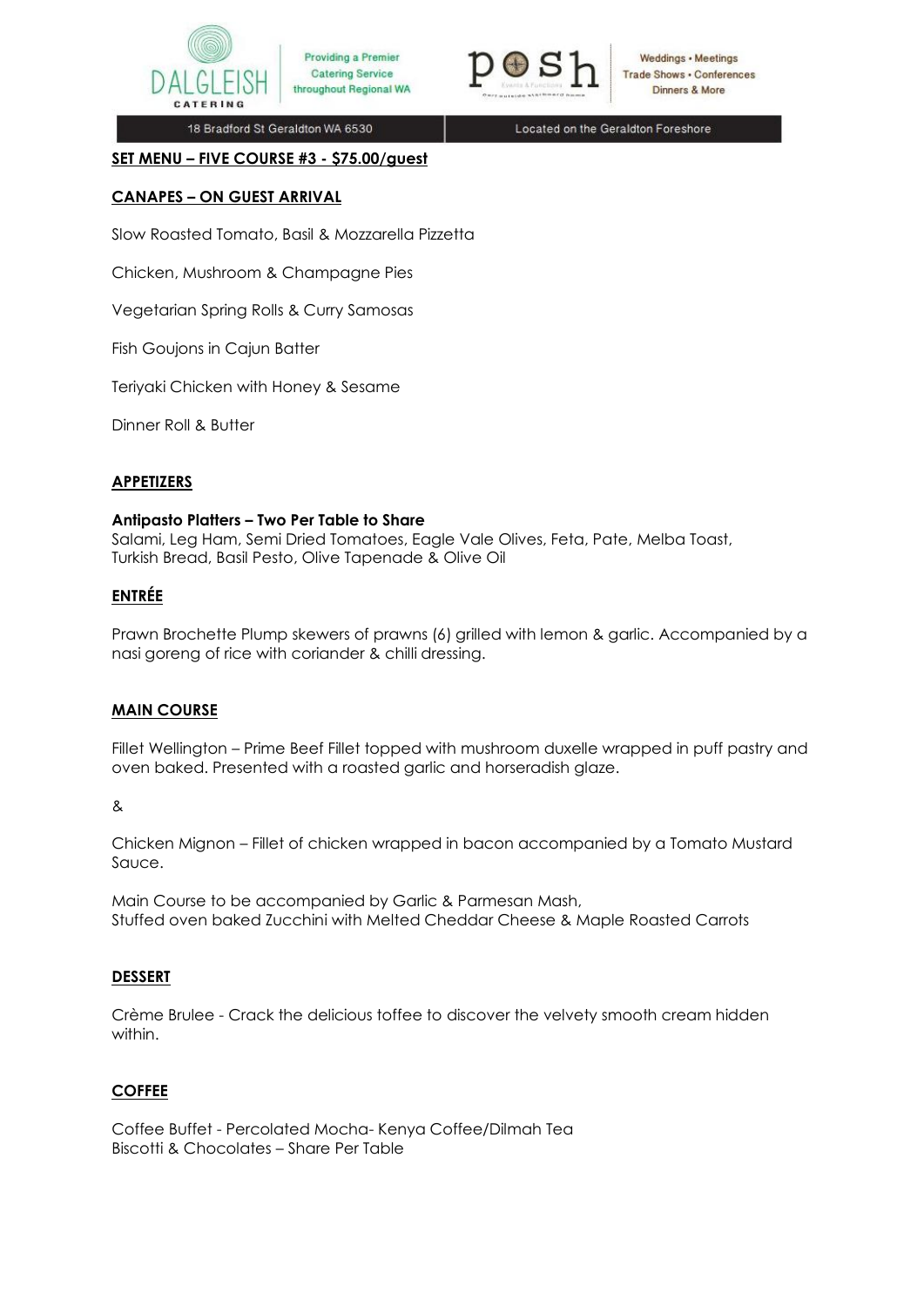



18 Bradford St Geraldton WA 6530

Providing a Premier

**Catering Service** 

throughout Regional WA

Located on the Geraldton Foreshore

**SET MENU – FIVE COURSE #4 - \$75.00/guest** 

# **CANAPES ON ARRIVAL**

Smoked Chicken with Apricot & Saffron on Crostini Tasmanian Salmon & Passion Fruit Curd Filo Cups

# **BREAD**

Individual Handmade Bacon & Cheese Loaves

# **MEZZE ENTRÉE**

Duck in Plum Sauce wrapped in a Coriander Pancake

Orange Scented Green Peppercorn & Pumpkin Frittata Pie

Prawn Cocktail presented in a Ramekin with a Tabasco & Brandy Cream

# **MAIN COURSE DUO**

Roasted Fillet Steak Presented medium with Porcini Mushroom Cream Sauce

Together with……

Roast Mustard Atlantic Salmon: Fillet of Salmon drizzled with truffle oil. Roasted and served with a mild Dijon mustard & Chennin blanc sauce.

Main Course will be accompanied by Hassel Back Potatoes Salad of Baby Spinach, Cherry Tomato & Pesto Tossed Bocconcini

### **DESSERT DUO:**

Chocolate & Mint Coolers: Think crumbling cookies, tongue tingling ice-cream & crunch chunks of choc-peppermint

#### &

Italian Bombolini:

Sweet Dough with Zesty Lemon Rind, coated in Cinnamon Sugar & Filled with Pastry Cream Custard

### **CHEESE – ONE SHARE PLATE PER TABLE:**

Selection of Cheese & Crackers with Fresh & Dried Fruit

### **COFFEE BUFFET:**

Percolated Coffee Tea Selection – Sencha, Earl Grey, English Breakfast, Peppermint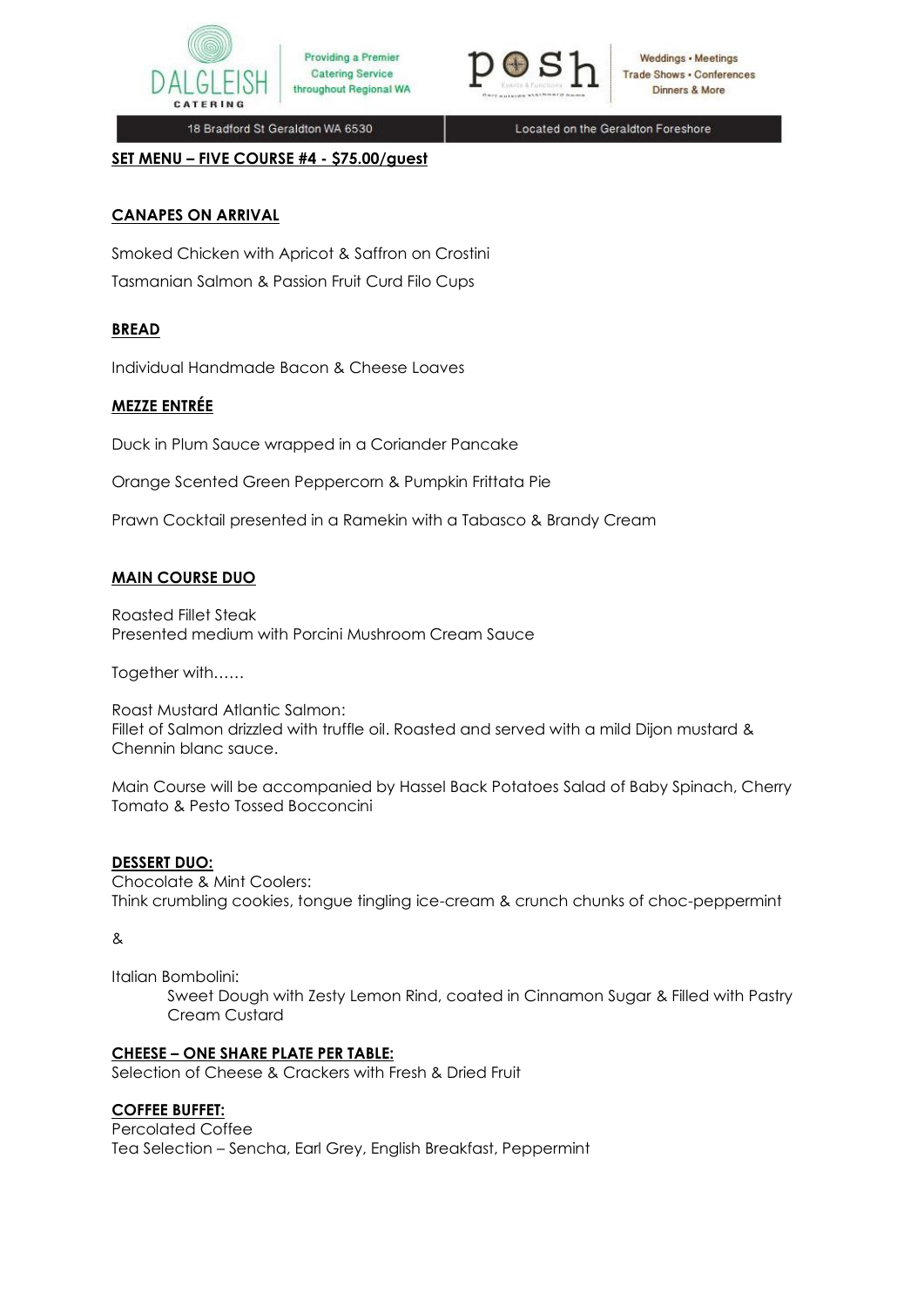



18 Bradford St Geraldton WA 6530

Located on the Geraldton Foreshore

**SET MENU – FIVE COURSE #5 - \$74.00/guest** 

# **CANAPES ON ARRIVAL**

Moroccan Lamb Loin on Crouton with Peach Compote

Providing a Premier

**Catering Service** 

Doubled Crumbed Camembert with Cranberry Jelly

Chicken in Tandoori Batter with Fresh Mint Yoghurt Dipping

### **BREAD**

Handmade Pumpkin & Fetta Loaf

# **ENTRÉE**

Seafood Bouillabaisse:

Traditional French tomato seafood broth with fish, prawn, scallop & mussels scented with fennel. Topped with fresh garlic & cheese crostini.

### **MAIN COURSE DUO**

Pork Fillet slow oven roasted and drizzled with a Quince Paste Jus

Together with ..................

Two Rib Rack of Lamb Encrusted with fetta and Sundried Tomatoes

Main Course will be accompanied by Saffron Couscous, Tossed with Plump Sultanas & Cashews, Maple Roasted Carrots, Broccoli Flowerets & Zucchini, Eggplant, Purple Onion & Tomato Charlotte

### **DESSERT**

Bomb Alaska:

Chocolate Sponge Base topped with a Bourbon Vanilla Bean Ice Cream Ball Coated in a 'flame orange' coloured meringue and oven baked. Served Warm.

#### **LOLLY TABLE**

Selection of Lollies for Guests to help themselves.

### **COFFEE BUFFET**

Percolated Mocha-Kenya Coffee

Dilmah Tea

Tea Selection – Sencha, Earl Grey, English Breakfast & Peppermint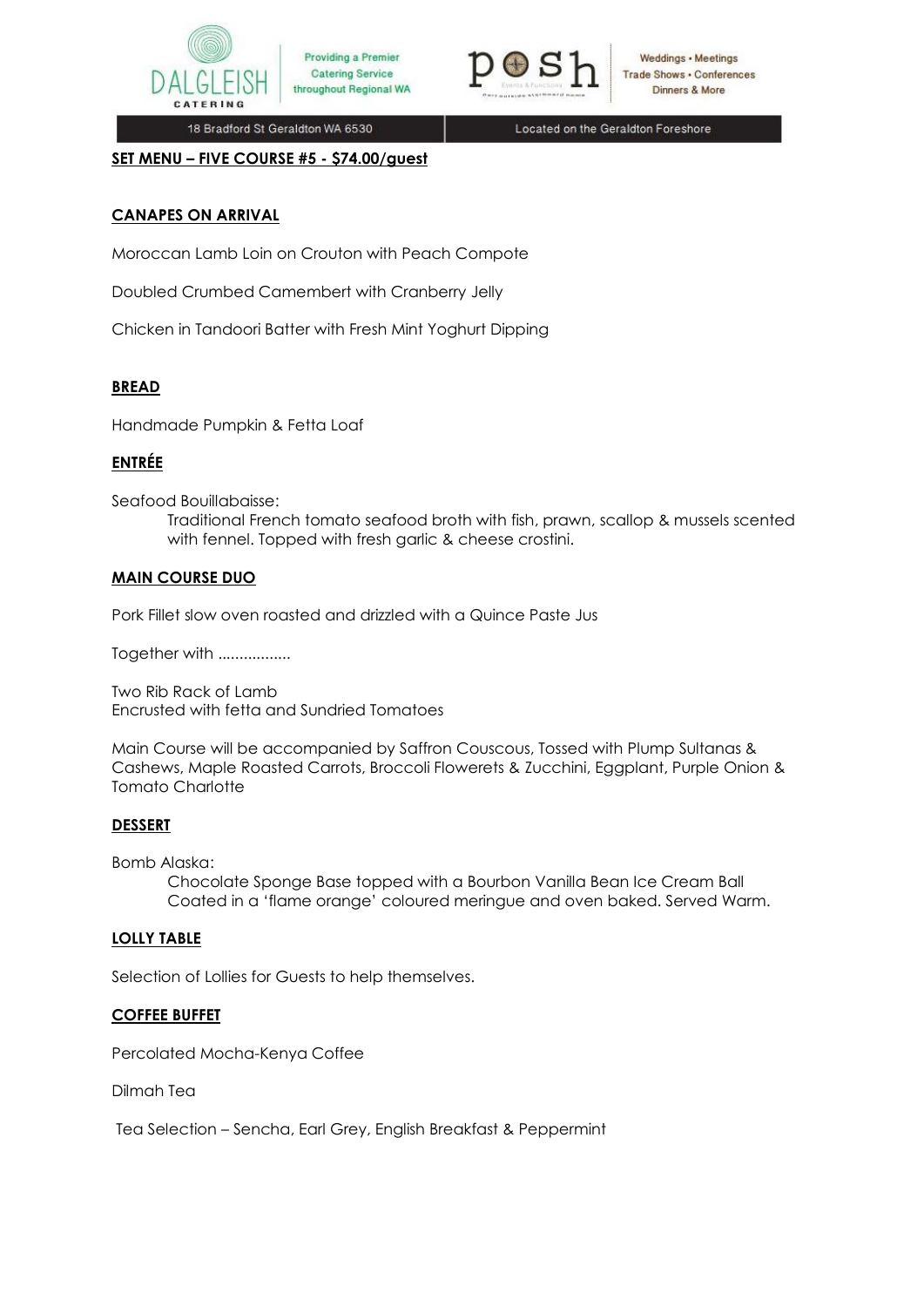

throughout Regional WA

Weddings • Meetings **Trade Shows - Conferences** Dinners & More

18 Bradford St Geraldton WA 6530

Located on the Geraldton Foreshore

**SET MENU – FIVE COURSE #6 - \$75.00/guest**

# **CANAPES ON ARRIVAL**

Beef & Forrest Mushroom Empanadas

Risotto Croquettes with Truffle Oil

Mirin Steamed Chicken Mini Nori Rolls with Japanese Soy

Providing a Premier

**Catering Service** 

# **BREAD**

Handmade Pumpkin & Fetta Loaf

# **ENTRÉE**

Individual Cold Seafood Mezze Plates

Natural Oyster with Chilli & Fresh Lime

Whole Peeled King Prawns (2)

Pickled Occy

Smoked Salmon with Creamed Fraiche & Capers

# **MAIN COURSE DUO**

Saffron Chicken on a Bed of Seafood Paella scented grilled chicken with a pilaf of Spanish Rice tossed with melody of chorizo sausage & garlic seafood

Together With………

Beef Fillet:

Slow Roasted Fillet Steak with Cabernet Jus & Roast Baby Onion garnished with a Sweet Potato Rosti

Main Course will be accompanied by Roasted Tomato, Onion, Breadcrumb & Truffle Oil Bake

### **DESSERT**

Bomb Alaska:

Chocolate Sponge Base topped with a Bourbon Vanilla Bean Ice Cream Ball coated in a 'flame orange' coloured meringue and oven baked. Served Warm.

### **LOLLY TABLE**

Selection of Lollies for Guests to help themselves.

### **COFFEE BUFFET**

Percolated Mocha-Kenya Coffee Dilmah Tea Tea Selection – Sencha, Earl Grey, English Breakfast & Peppermint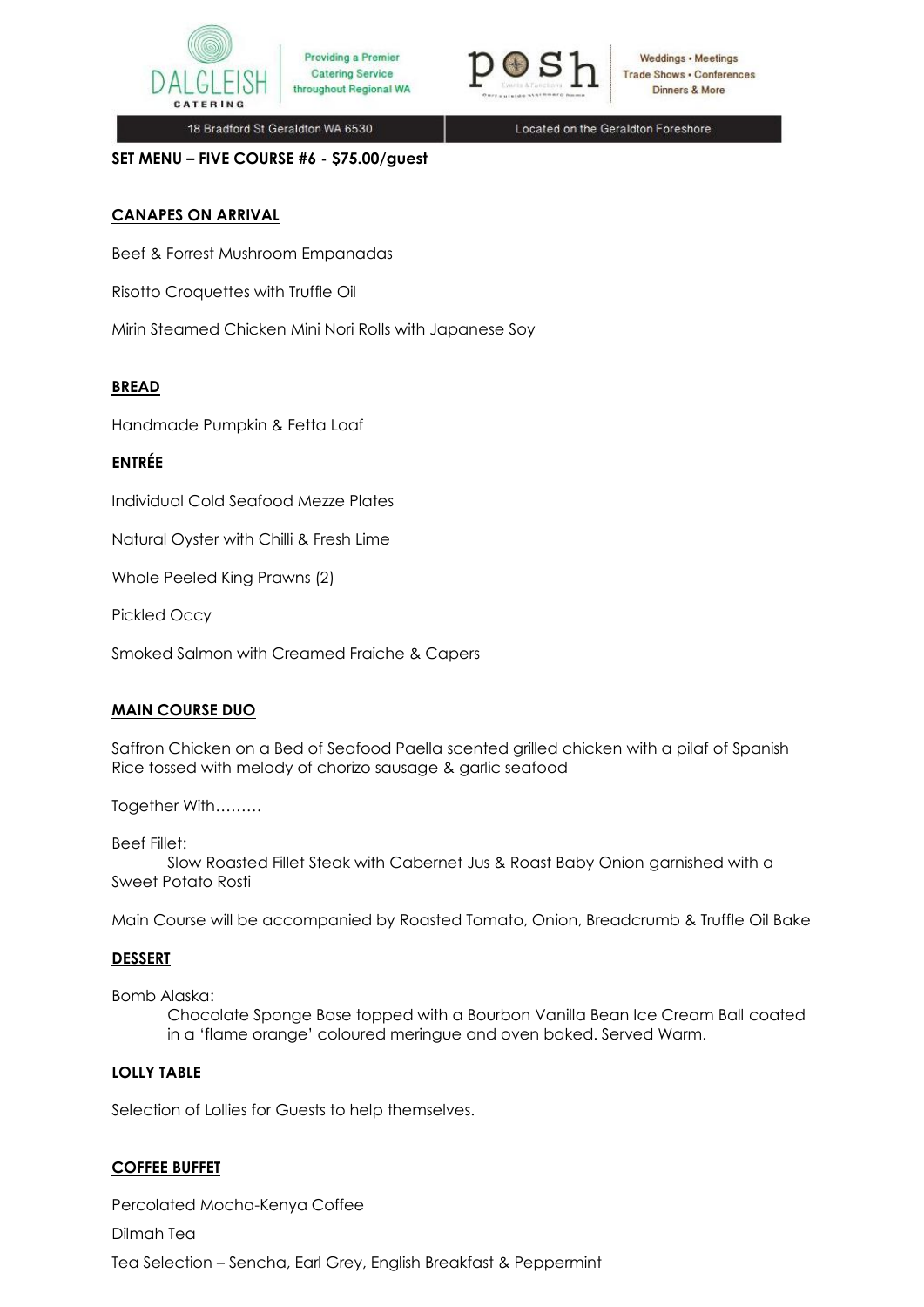

throughout Regional WA

18 Bradford St Geraldton WA 6530

Located on the Geraldton Foreshore

Weddings • Meetings

**Trade Shows . Conferences** 

Dinners & More

**SET MENU – FIVE COURSE #7 - \$68.00/guest** 

### **CANAPES ON ARRIVAL**

Garlic Prawns in Sour Dough Crumbs Camembert, Pine Nut & Pancetta Tartlets

# **BREAD PLATE**

Handmade Flat Bread with Olives and Fetta & Sundried Tomato Dip

Providing a Premier

**Catering Service** 

### **ENTREE – MEZZE**

Smoked Atlantic Salmon with Avocado, Green Apple & Cherry Tomato Salad

Pan Seared Lamb Loin on Pumpkin & Hazelnut Rosti Garnished with a Caramelized Onion Jus

Traditional Beef Stroganoff with Button Mushrooms & Baby Onions - Presented in a Bamboo Boat

### **MAIN COURSE**

Chicken & Prawn Roulade:

Plump Breast of Chicken Stuffed with a Creamy Prawn Farce masked with a Green Chilli (Mild) & Mango Liqueur Glaze

Together with....

Beef Medallions (2) Prime Eye Fillet of Beef Pan Seared Medium with a Peppered Cabernet Jus

Main Course will be Accompanied by Saffron Mashed Potato

Julienne of Vegetables – Steamed and Coated in a Chive & Lime Butter

### **DESSERT**

Decadent Three Layer Chocolate Dessert - Presented in a Glass: White Chocolate & Cream DeCaco Mousse on top of a Mud Cake Base Smothered in a Hot Chocolate Ganache topped with Double Cream

### **COFFEE**

Grinders Percolated Coffee

Tea Selection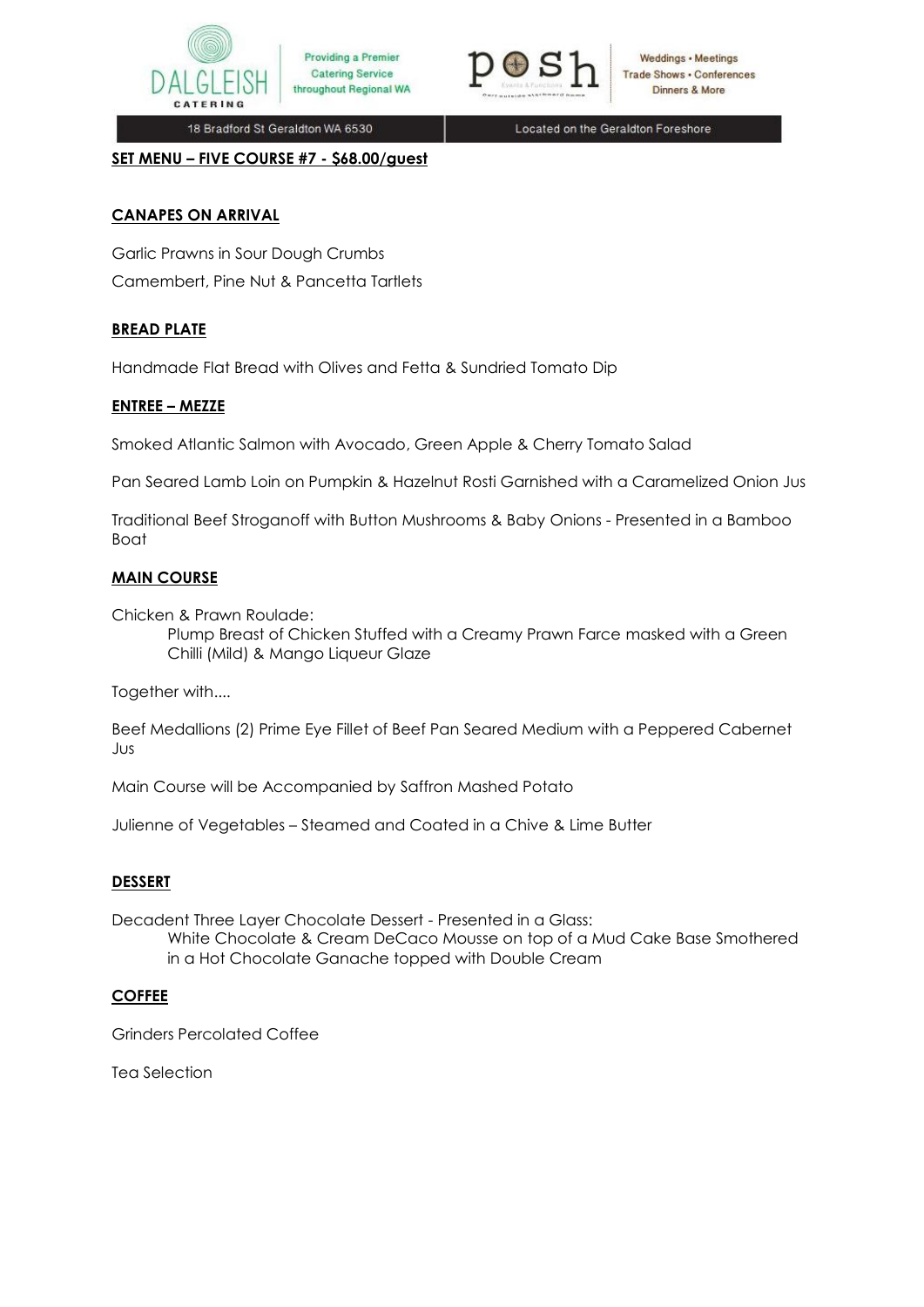



18 Bradford St Geraldton WA 6530

Located on the Geraldton Foreshore

### **SET MENU – FIVE COURSE #8 - \$69.00/guest**

# **CANAPES ON ARRIVAL**

Seared Sesame Chicken on Apple slaw in Japanese Spoon

Providing a Premier

**Catering Service** 

Wagyu Beef Pastry with a Red Wine Demi Glaze

# **BREAD BASKETS**

Handmade Bread Selection with Butter / Olive Oil & Aged Balsamic

### **ENTREE – MEZZE PLATE**

Mini Double Baked Lobster & Gruyere Cheese Soufflé – Dusted with Paprika

Salad of Prawns with shaved fennel, marinated artichoke, lemon & olive oil

Orange Glazed Chicken on Singapore Noodle with Cointreau Glaze

# **MAIN COURSE**

Lamb Loin Noisette:

Gently Seasoned & Tied, Seared and Finished in the Oven accompanied by Port Wine Glaze

Together with....

Grilled Breast of Chicken: With Spinach & Ricotta Stuffing served on a Bed of Caramelized Pumpkin

Layered Scallops of Creamy Garlic Potato & Caramelized Onion will accompany main Course

Rainbow Salad of Roasted Beetroot, Honey Roasted Kumera, Baby Leaves, caramelised Walnuts & Shaved Parmesan

### **DESSERT**

Stained Glass Windows:

Chocolate Bars Encase a Selection of Fruit Coloured Coulis topped with a Chocolate Basket filled with Strawberry Panna Cotta

### **COFFEE**

Grinders Percolated Coffee

Tea Selection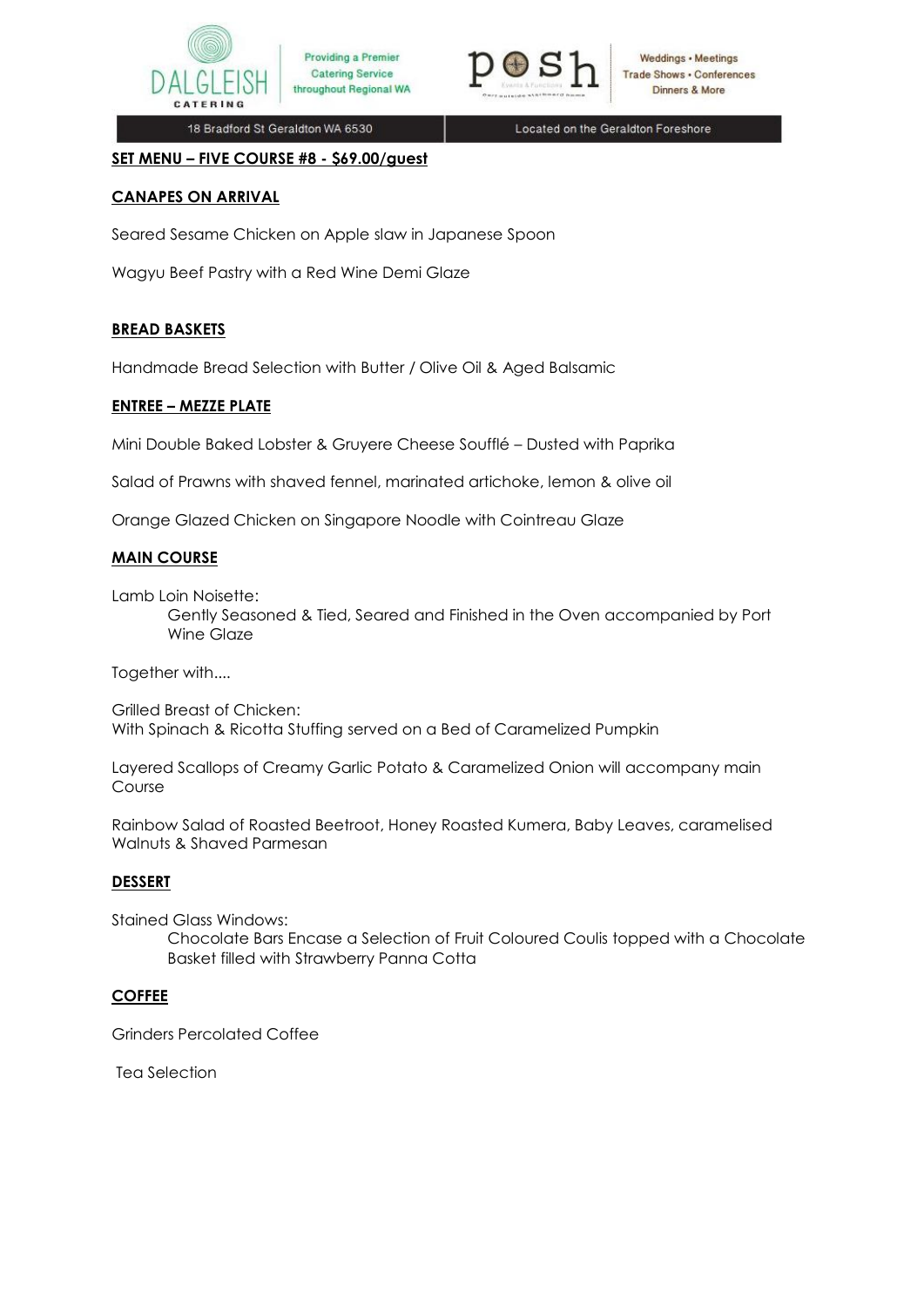

18 Bradford St Geraldton WA 6530

Located on the Geraldton Foreshore

**SET MENU – FIVE COURSE #9 - \$68.50/guest**

# **CANAPES ON ARRIVAL**

Thai Prawn Cakes with Avocado Salsa

Puff Pastry Gallette with Chorizo & Chargrilled Capsicum

Providing a Premier

**Catering Service** 

throughout Regional WA

Pork & Fennell Pastry

Sliced sour dough with butter

# **ENTRÉE – Mezze Plate**

Teriyaki Marinated Chicken with Chinese Cabbage Slaw in Bamboo Cup (Served Warm)

Seared Beef Fillet on Parmesan Shortbread with Horseradish Cream

Festive Salmon Whirl – Smoked Salmon, Cream Cheese & Dill in Crepe

# **MAIN COURSE DUO**

Pan Seared Corn Fed Breast of Chicken on a bed of braised aromatic vegetables with green lentils and caramelised wilted spinach

together with…

Nut Crusted Lamb Rump with Pate & wild mushrooms masked in a Minted Jus on a bed of Couscous

# **DESSERT**

Presented in a Four Way Prism:

Pina Colada Cheesecake with Toasted Coconut Chips Accompanied by Caramelized Pineapple and Double Cream

Together with……………….

Orange Blossom Scented Rich Chocolate Mouse layered with a White Chocolate Ganache

# **COFFEE BUFFET**

Percolated Grinders Coffee & Tea Selection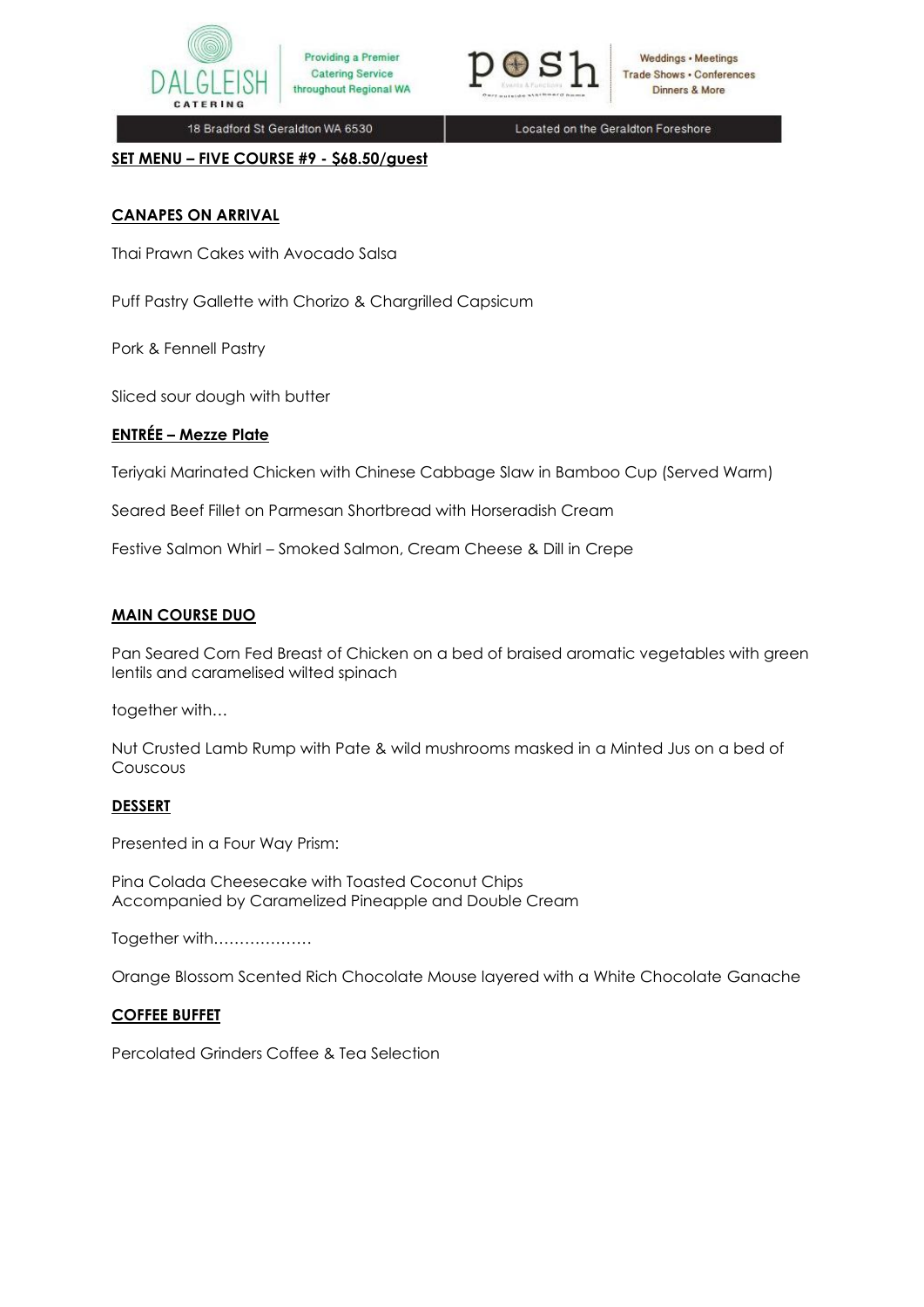

Providing a Premier **Catering Service** throughout Regional WA



Weddings • Meetings **Trade Shows . Conferences** Dinners & More

18 Bradford St Geraldton WA 6530

Located on the Geraldton Foreshore

#### **SET MENU – FIVE COURSE #10 - \$68.50/guest**

### **CANAPES ON ARRIVAL**

Chicken Chipolata on Pistol Skewer

Filo Triangle with Haloumi & Baby Spinach

Rosemary & Grilled Zucchini Arancini

Sliced sour dough with Butter

# **ENTRÉE – Mezze Plate**

Seared King Prawn with Hoi Sin, Chilli & Crushed Peanut Sauce

Thai Style Caramelised Pork with Fresh Pineapple Slice, Mint & Lime Dressing

Timbale of Chicken Ragout, Sautéed with Brandy, Shallots & Wild Mushroom

# **MAIN COURSE DUO**

Slow Roasted Beef Fillet with glazed Beetroot, horseradish cream & Muscat Jus

together with………………….

Crispy Skinned Salmon Fillet on Warm Roasted Pumpkin with Fresh Basil, Shallots & Mild Chilli

Main Course will be accompanied by Hasselback Potatoes and Buttered French Beans

### **DESSERT**

Presented in a Four Way Prism: Terrine of Brandy Soaked Chocolate Mud Cake with Vanilla Cream & Mixed Berry Compote

Together with……………….

Berry Tiramisu of Savoyard Biscuits, raspberry liqueur, whipped vanilla custard & fresh strawberries

# **COFFEE BUFFET**

Percolated Grinders Coffee & Tea Selection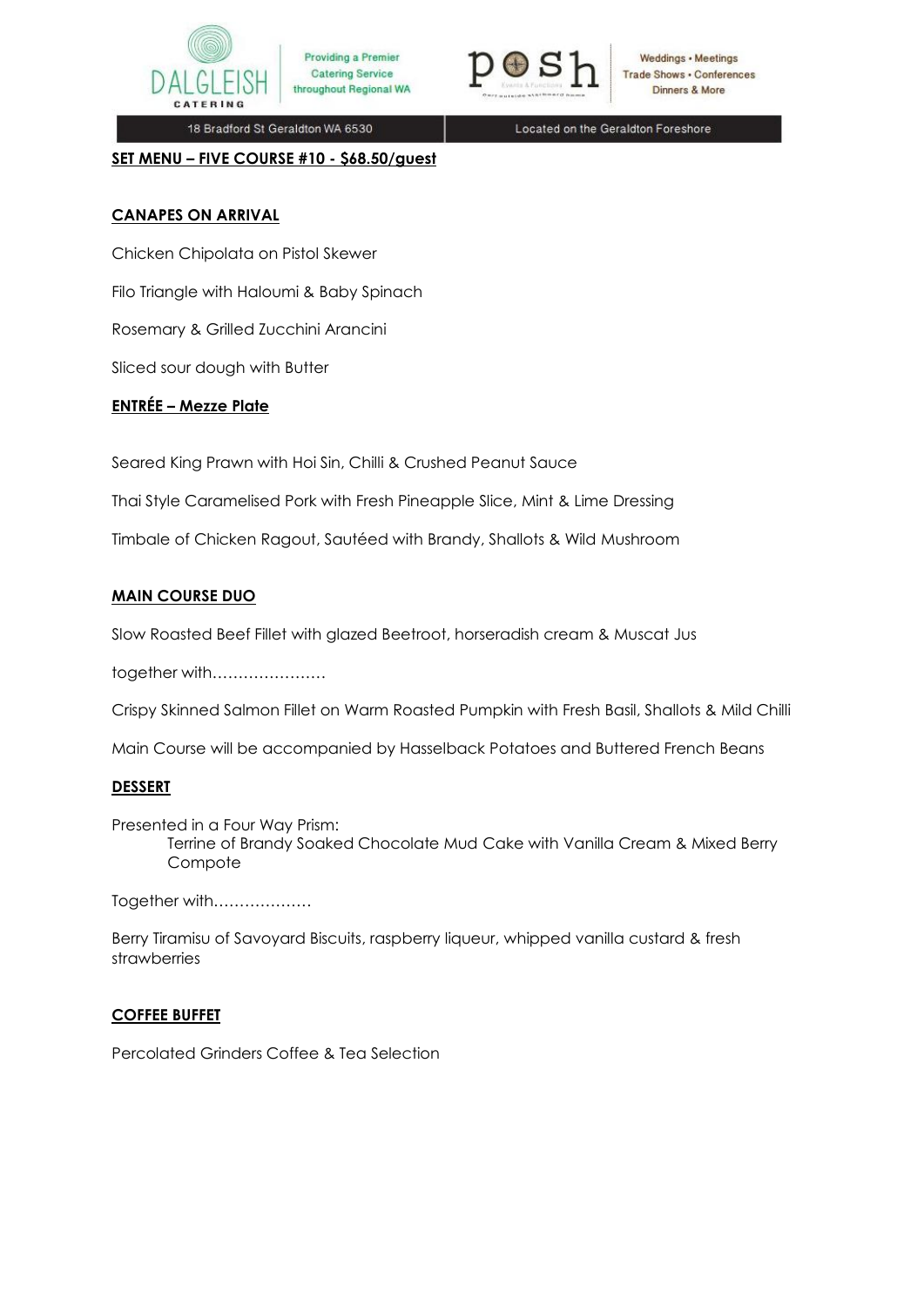



18 Bradford St Geraldton WA 6530

Located on the Geraldton Foreshore

# **MAIN COURSE EXCHANGE OPTIONS**

Menu Cost will be Adjusted Accordingly

# **OPTION ONE**

Roasted Fillet Steak presented medium with Porcini Mushroom Cream Sauce

Together with……

Roast Mustard Atlantic Salmon:

Fillet of Salmon drizzled with truffle oil, roasted and served with a mild Dijon mustard & Chennin blanc sauce.

Main Course will be accompanied by Hassel Back Potatoes Salad of Baby Spinach, Cherry Tomato & Pesto Tossed Bocconcini

# **OPTION TWO**

Garlic Fish Roulade:

Fillet of Reef Fish pocketed with a King Prawn Mousse Oven Baked and topped with a Dill & Lemon Hollandaise

Together with…….

Pork Rack:

Sage Roasted Two Rib Pork Rack with Caramelised Apple & Brandy Cream Sauce

Main Course will be accompanied by Crushed Parsley Potatoes Slow Roasted Roma Tomato Salad on a Mixed Bed of Lettuce

# **OPTION THREE**

Saffron Chicken on a Bed of Seafood Paella scented grilled chicken with a pilaf of Spanish Rice tossed with melody of chorizo sausage & garlic seafood

Together With………

Beef Fillet:

Slow Roasted Fillet Steak with Cabernet Jus & Roast Baby Onion garnished with a Sweet Potato Rosti

Main Course will be accompanied by Roasted Tomato, Onion, Breadcrumb & Truffle Oil Bake

### **OPTION FOUR**

Chicken Madagascar:

Pan seared Chicken breast with a mild pink peppercorn cream sauce

Together with…

Frenched Lamb Shanks: Tender Shank, braised in Red Wine, Bacon & Tomato

Main Course to be accompanied by Garlic & Parmesan Mash, stuffed oven baked Zucchini with Melted Cheddar Cheese and Maple Roasted Carrots